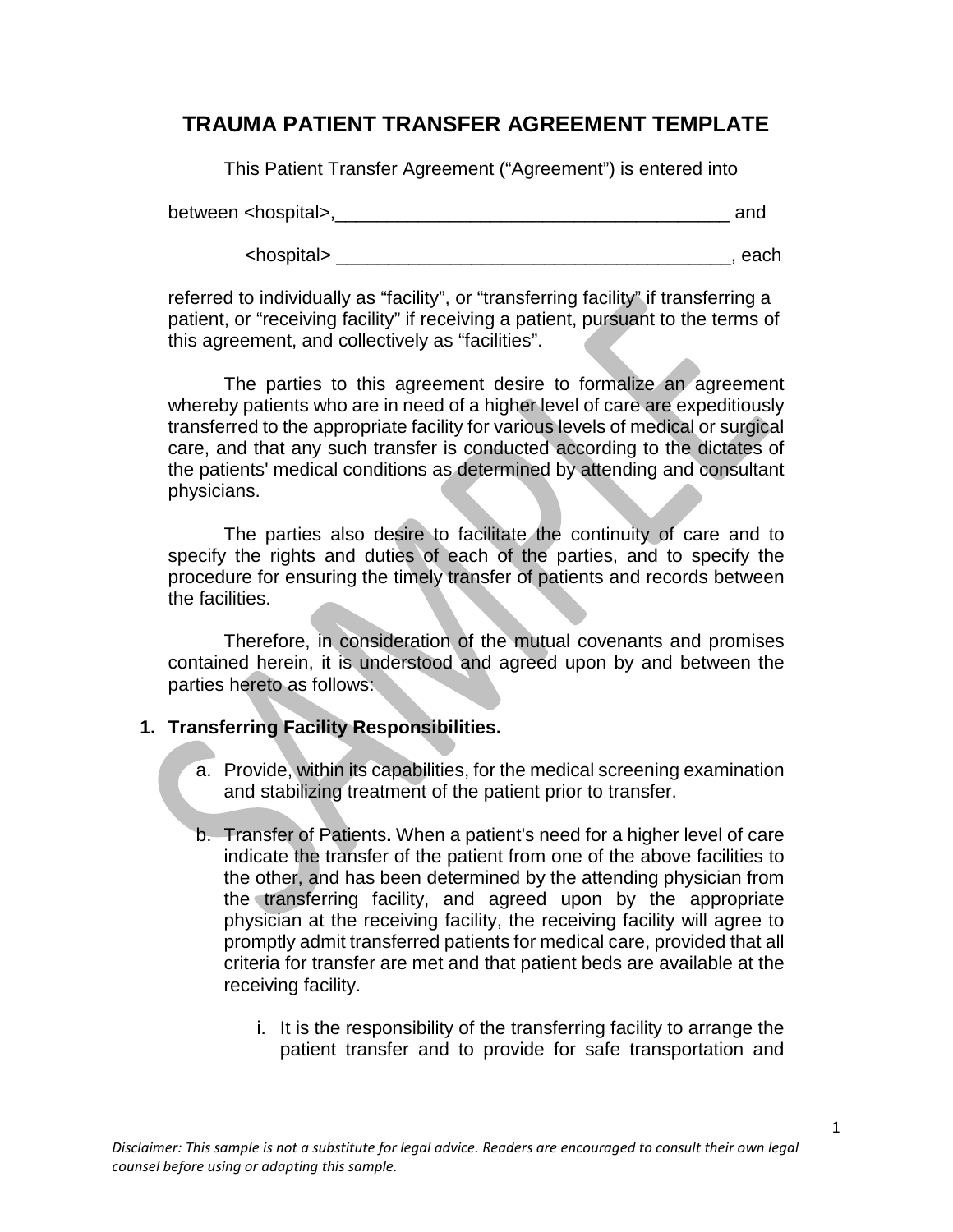patient care during the transfer in accordance with applicable federal and state laws and regulations.

- ii. The transferring facility will select the appropriate mode of transportation, including the selection of appropriate health care practitioner to accompany the patient.
- iii. The transferring facility will clarify that transporting EMS agency complies with established protocols of the transferring jurisdiction's medical control.
- c. Medical Records. The transferring facility will send with each patient at the time of the transfer any pertinent medical record and administrative information necessary to provide continuing medical care to the patient. This information shall include, when appropriate, the following:
	- i. Patient name, address, hospital number, age
	- ii. Name, address, phone number of next of kin
	- iii. Patient's third party billing number
	- iv. History / mechanism of the injury
	- v. Condition on admission
	- vi. Vital signs pre-hospital, during stay and at time of transfer
	- vii. Treatment provided to the patient, including medications given and route of administration
	- viii. Patient's response to any treatments provided
	- ix. Laboratory and x-ray findings, including films
	- x. Fluids given by type and volume
	- xi. Name, address and phone of transferring physician
	- xii. Name of physician at the receiving facility to whom the patient is to be transferred
	- xiii. Name of physician at the receiving facility who has been contacted about the transfer
- d. Personal Effects. The transferring facility is responsible for the transfer or other appropriate disposition of the patient's personal effects, particularly money and valuables, and information related to these effects.
	- i. The records and personal effects described above shall be placed in the custody of the person in charge of the transport, who shall sign a receipt for the medical records and the patient's personal effects, and in turn shall receive a receipt from the receiving facility upon receiving the records and personal effects.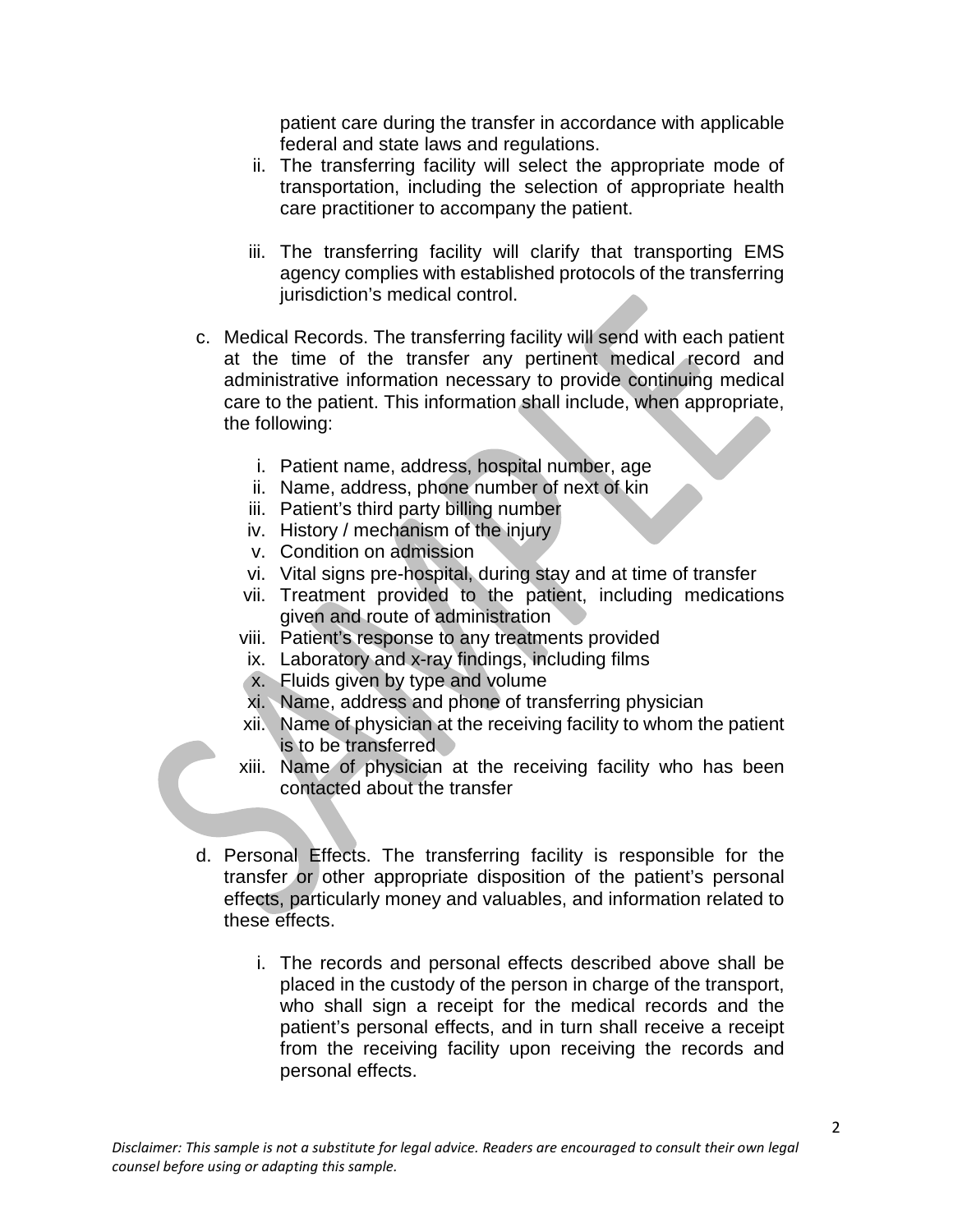- e. Transfer Consent. The transferring facility is responsible for obtaining the patient's consent to transfer prior to the transfer, if the patient is competent. If the patient is not competent, the transferring facility shall obtain the proper transfer consents. If these consents are not available, the transferring facility shall obtain the written acknowledgement of the physician or medical provider that the benefits of transfer outweigh the risks.
	- i. A patient may also be transferred at his or her request.
- f. Patient Management. The transferring facility shall ensure that qualified personnel and equipment are available during transport to the receiving facility.

## **2. Receiving Facility Responsibilities.**

- a. The receiving facility agrees to accept any patient transferred from the transferring facility provided that the receiving facility has the capacity and capability to provide continued care to the patient.
- b. The receiving facility shall provide confirmation to the transferring facility, as promptly as possible, regarding the availability of bed(s), appropriate facilities, services and staff necessary to treat the patient, and confirmation that the receiving facility has agreed to accept the patient transfer.
	- i. The receiving facility shall respond to the transferring facility within 30 minutes after receipt of request to transfer a patient with an emergency medical condition.
- c. The receiving facility agrees to provide consultation, if needed, regarding specifics for the transfer, additional evaluation required, or treatment before transport.
- d. The receiving facility agrees to reserve beds, facilities and services, as appropriate, for patients transferred from the transferring facility and accepted by the receiving facility.
- e. The receiving facility agrees to designate a person who has authority to represent and coordinate the transfer and receipt of patients into the receiving facility.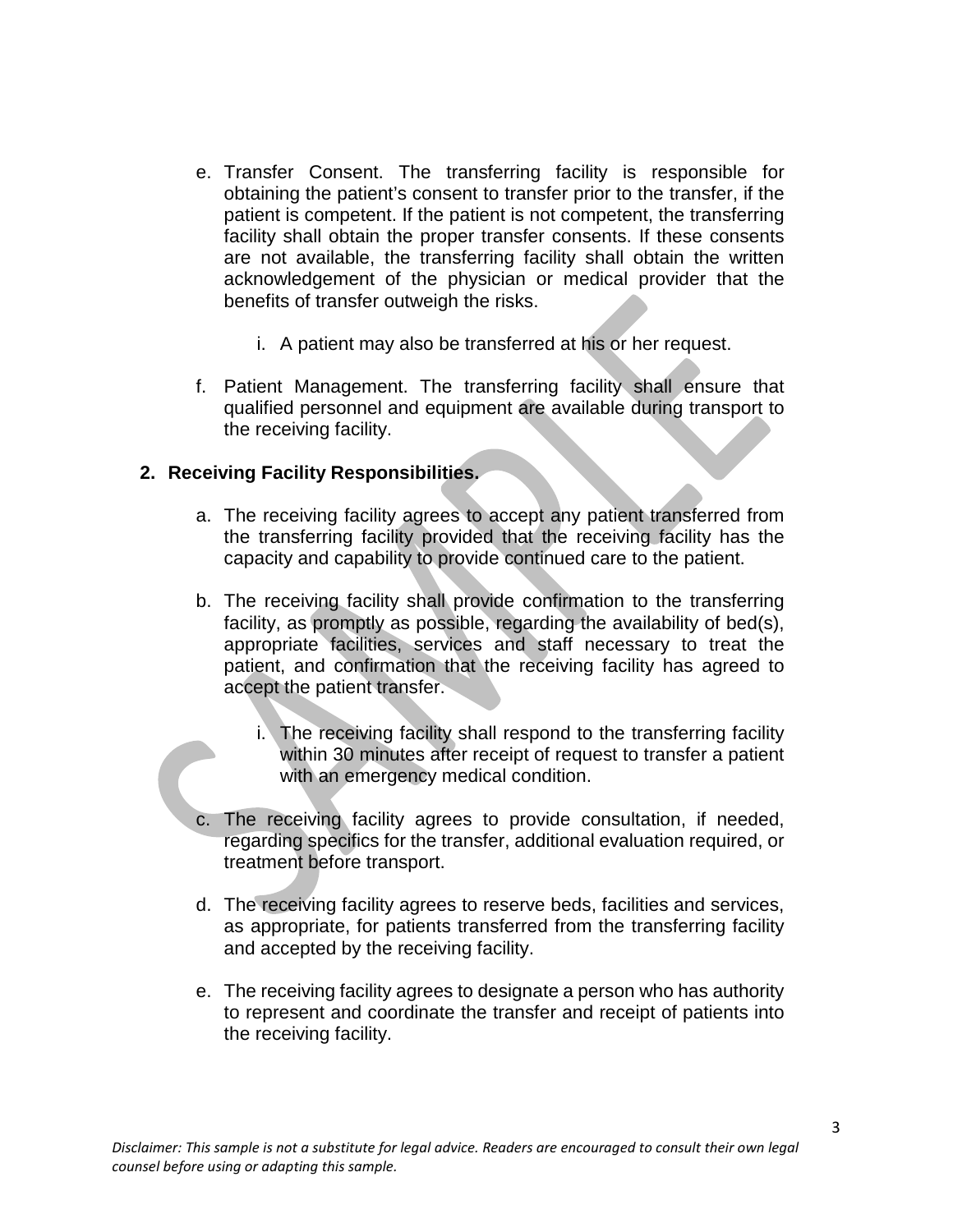- f. The receiving facility's responsibility for the patient's care begins when the patient arrives at the receiving facility.
- g. The receiving facility agrees to provide the transferring facility with a copy of the patient's clinical or medical records, including any record generated in the emergency department.
- h. The receiving facility agrees to arrange for the return transfer of patients to the transferring facility when requested by the patient, or if the transferring facility has a statutory or regulatory obligation to provide care.
- i. The receiving facility shall identify a performance improvement process for patient transportation, allowing feedback from the receiving facility's medical personnel directly to the transport team, or to the home jurisdiction medical control authority.

## **3. Responsibilities of Both Facilities.**

- a. Patient Care. Both facilities are responsible for ensuring that a process improvement plan is in place to evaluate transfer and transport activities.
	- i. Each facility agrees to ensure that prompt and appropriate transport was accomplished once the transfer decision was made.
	- ii. Each facility agrees to review all transfers for performance improvement and patient safety.
	- iii. Each facility agrees to ensure that patient transfer and transportation is commensurate with the patient's severity of injury.
- b. Contact Person. Each facility agrees to designate and provide the other facility with written contact information for a person or department that has the authority to accept and coordinate a patient transfer and resolve transfer disputes. If a facility believes that a transfer has been mishandled or inappropriately rejected, it agrees to raise the issue with the other facility's designated contact person or department. The facilities agree to attempt to resolve any transfer disputes in good faith.
- c. Non-Discrimination. Neither the decision to transfer a patient nor the decision to accept a patient may be predicated upon arbitrary, capricious, or unreasonable discrimination or the patient's insurance status or ability to pay for services rendered by either facility.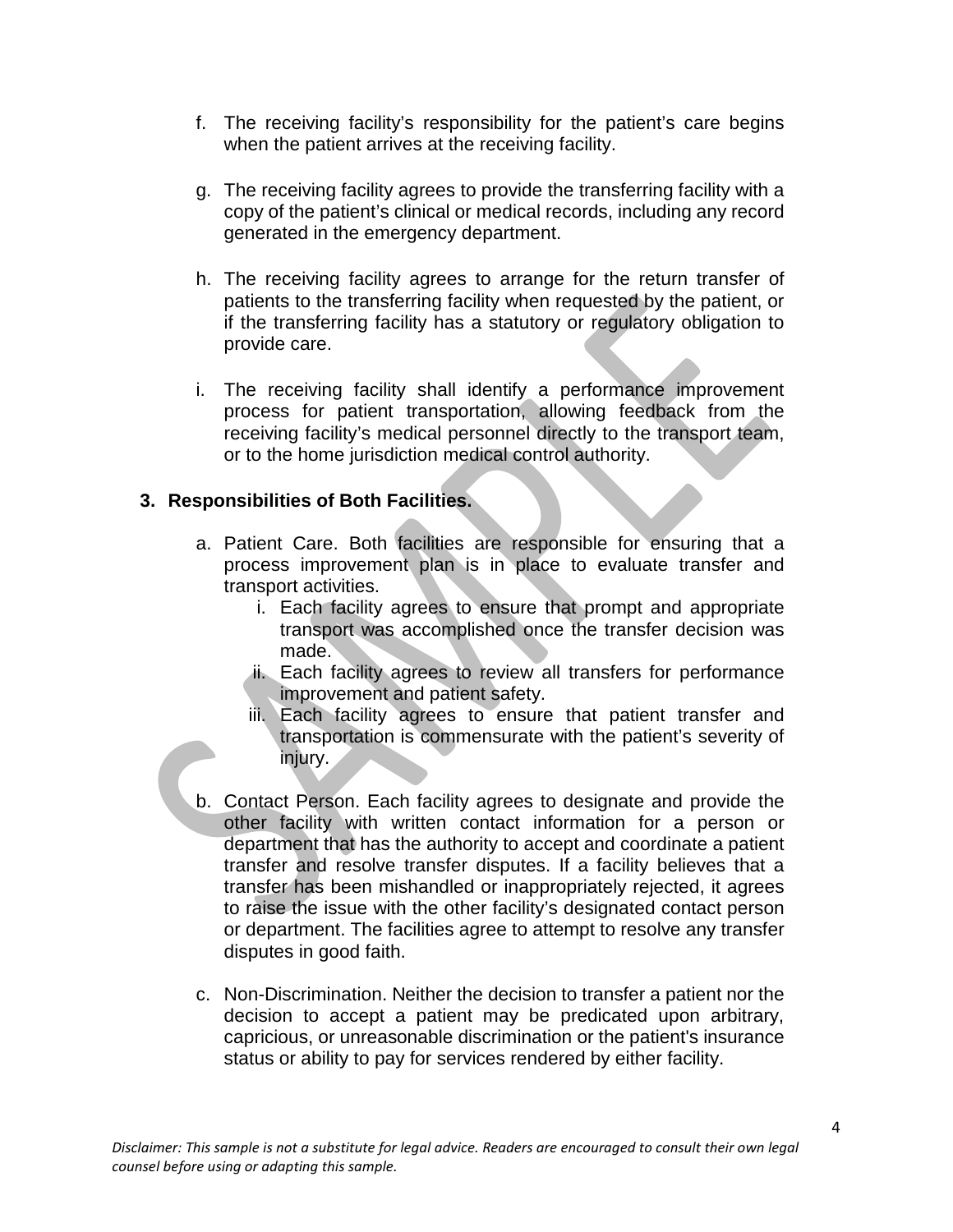- d. Facility Charges. The facility rendering services to the patient is responsible for billing and collecting all charges related to such services directly from the patient, third party payor, or other sources normally billed by the facility. Neither facility shall have any liability to the other for any such charges. Transferring Facility, not Receiving Facility, is responsible for any and all transfer costs, to the extent applicable.
- e. Exchange of Billing Information. Each facility agrees to provide information in its possession, including the patient's coverage or eligibility under any third party payor or medical assistance plan, to the other facility as necessary to enable it to bill and collect its charges.
- f. Limitation of Liability. Each facility will have exclusive control of policies, management, assets, and affairs of its respective facility. Neither facility will assume any liability, by virtue of this agreement, for any debt, obligation, expense, or liability incurred by the other facility related to the quality of care provided in the other facility.
- g. Non-Exclusivity. This agreement does not limit the rights of either facility to enter into a contract or transfer agreement with any other facility.
- h. Term and Termination. The initial term of this agreement is one year, beginning <DATE>. Either facility may terminate this agreement with 30 day notice to the other facility. This agreement automatically renews for successive one year terms unless either facility provides a written objection to a renewal no fewer than 30 days before the beginning of a new term.
- i. Amendment. This agreement, including this provision, may be amended only by a written agreement signed by both facilities.
- j. Compliance with Laws. Both facilities shall comply with all applicable federal and state laws, rules and regulations, including, without limitation, laws and regulations governing the Emergency Medical Treatment and Labor Act, the Health Insurance Portability and Accountability Act, the confidentiality and maintenance of medical record information, as well as any laws or standards promulgated by any applicable government or accrediting agency.